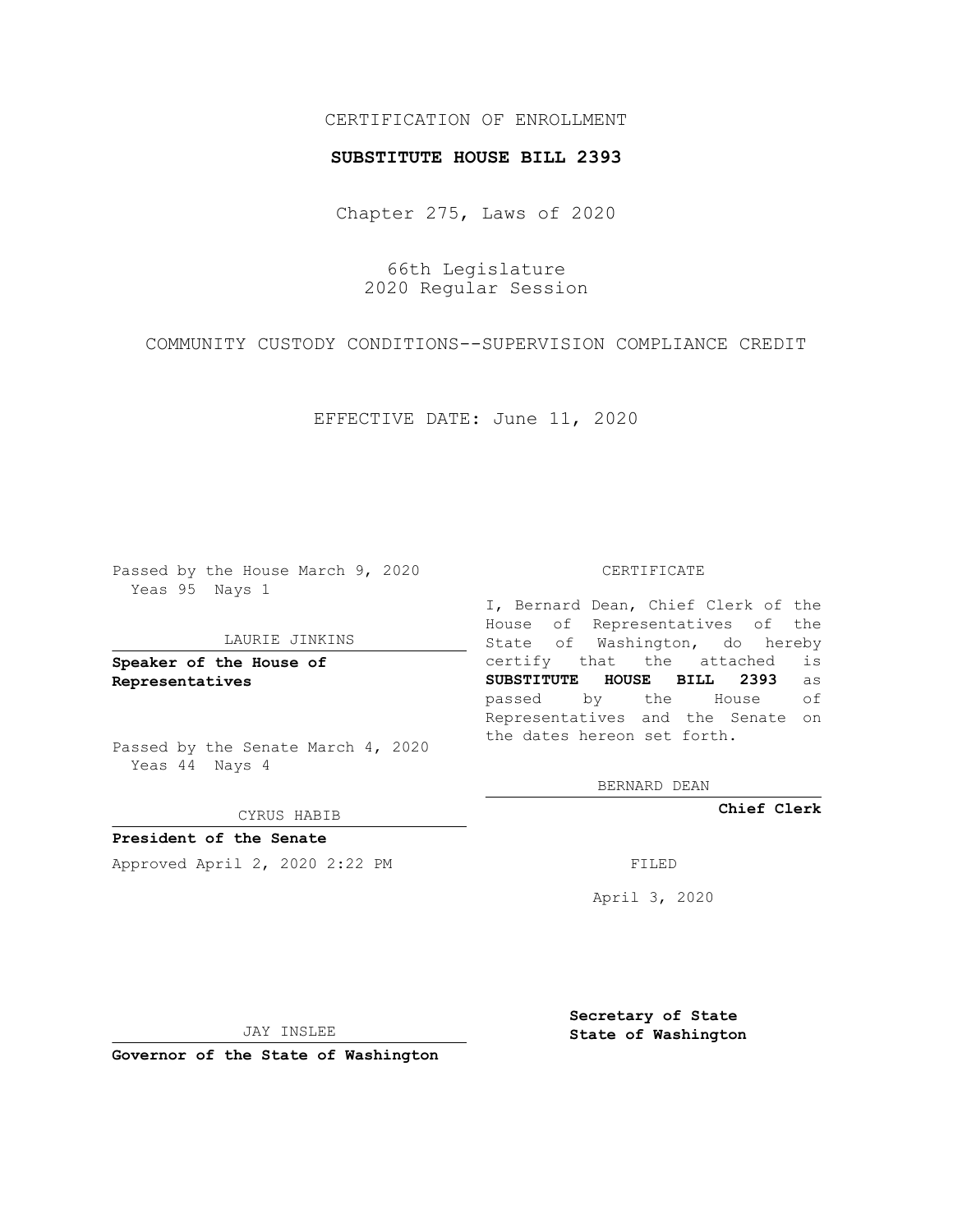## **SUBSTITUTE HOUSE BILL 2393**

AS AMENDED BY THE SENATE

Passed Legislature - 2020 Regular Session

# **State of Washington 66th Legislature 2020 Regular Session**

**By** House Public Safety (originally sponsored by Representatives Goodman, Klippert, Davis, Ormsby, and Appleton)

READ FIRST TIME 02/03/20.

1 AN ACT Relating to earning credit for complying with community 2 custody conditions; amending RCW 9.94A.501; adding a new section to 3 chapter 9.94A RCW; and creating a new section.

4 BE IT ENACTED BY THE LEGISLATURE OF THE STATE OF WASHINGTON:

5 **Sec. 1.** RCW 9.94A.501 and 2019 c 191 s 2 are each amended to read as follows:6

7 (1) The department shall supervise the following offenders who 8 are sentenced to probation in superior court, pursuant to RCW 9 9.92.060, 9.95.204, or 9.95.210:

- 10 (a) Offenders convicted of:
- 11 (i) Sexual misconduct with a minor second degree;

12 (ii) Custodial sexual misconduct second degree;

- 13 (iii) Communication with a minor for immoral purposes; and
- 14 (iv) Violation of RCW 9A.44.132(2) (failure to register); and
- 15 (b) Offenders who have:

16 (i) A current conviction for a repetitive domestic violence 17 offense where domestic violence has been pleaded and proven after 18 August 1, 2011; and

19 (ii) A prior conviction for a repetitive domestic violence 20 offense or domestic violence felony offense where domestic violence 21 has been pleaded and proven after August 1, 2011.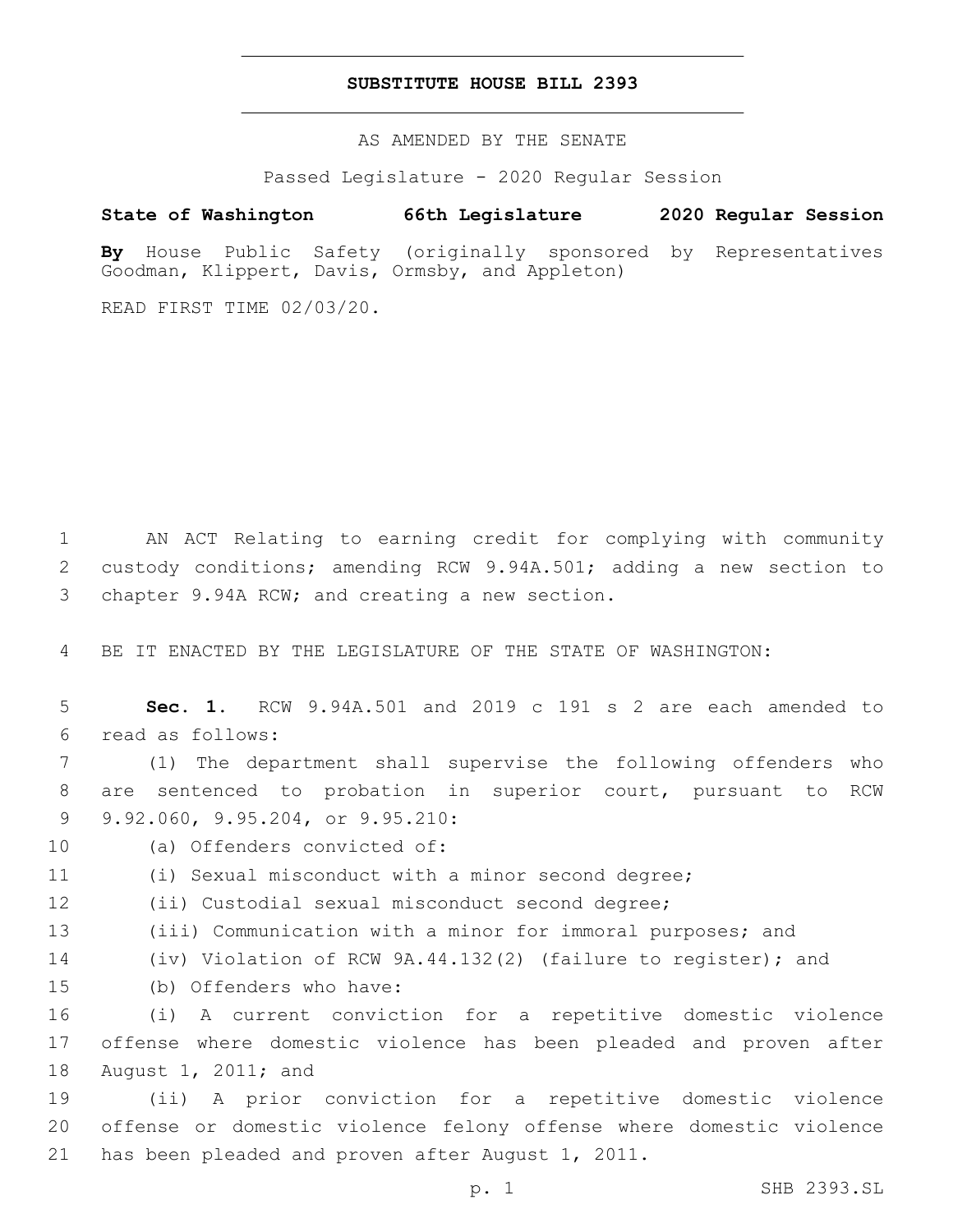(2) Misdemeanor and gross misdemeanor offenders supervised by the department pursuant to this section shall be placed on community custody.3

 (3) The department shall supervise every felony offender sentenced to community custody pursuant to RCW 9.94A.701 or 9.94A.702 whose risk assessment classifies the offender as one who is at a high 7 risk to reoffend.

 (4) Notwithstanding any other provision of this section, the department shall supervise an offender sentenced to community custody regardless of risk classification if the offender:

 (a) Has a current conviction for a sex offense or a serious violent offense and was sentenced to a term of community custody pursuant to RCW 9.94A.701, 9.94A.702, or 9.94A.507;

 (b) Has been identified by the department as a dangerous mentally 15 ill offender pursuant to RCW 72.09.370;

 (c) Has an indeterminate sentence and is subject to parole 17 pursuant to RCW 9.95.017;

 (d) Has a current conviction for violating RCW 9A.44.132(1) (failure to register) and was sentenced to a term of community 20 custody pursuant to RCW 9.94A.701;

 (e)(i) Has a current conviction for a domestic violence felony offense where domestic violence has been pleaded and proven after August 1, 2011, and a prior conviction for a repetitive domestic violence offense or domestic violence felony offense where domestic violence was pleaded and proven after August 1, 2011. This subsection (4)(e)(i) applies only to offenses committed prior to July 24, 2015;

 (ii) Has a current conviction for a domestic violence felony offense where domestic violence was pleaded and proven. The state and its officers, agents, and employees shall not be held criminally or civilly liable for its supervision of an offender under this subsection (4)(e)(ii) unless the state and its officers, agents, and 32 employees acted with gross negligence;

 (f) Was sentenced under RCW 9.94A.650, 9.94A.655, 9.94A.660, 9.94A.670, or 9.94A.711;34

(g) Is subject to supervision pursuant to RCW 9.94A.745; or

 (h) Was convicted and sentenced under RCW 46.61.520 (vehicular homicide), RCW 46.61.522 (vehicular assault), RCW 46.61.502(6) (felony DUI), or RCW 46.61.504(6) (felony physical control).

 (5) The department shall supervise any offender who is released by the indeterminate sentence review board and who was sentenced to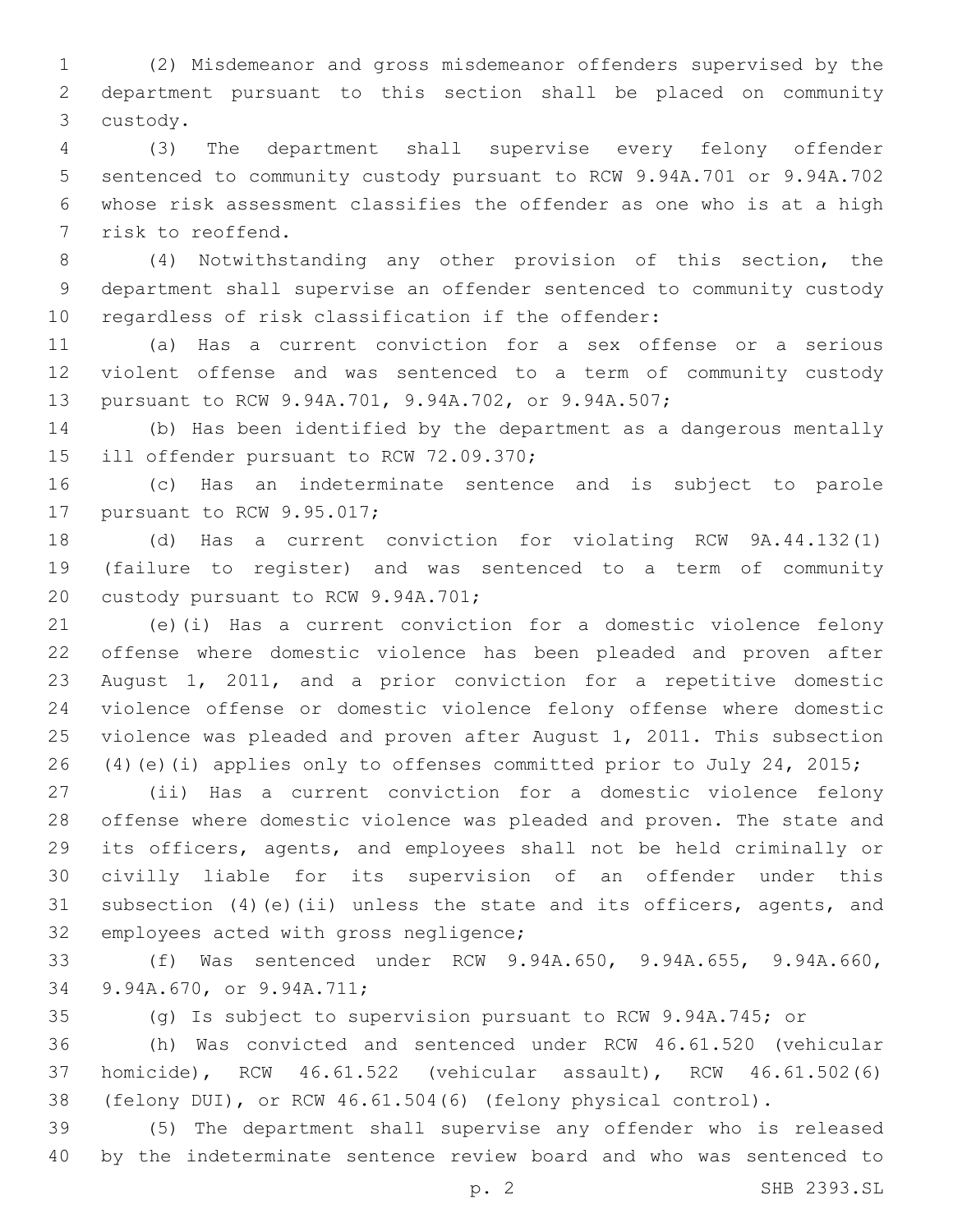community custody or subject to community custody under the terms of 2 release.

 (6) The department is not authorized to, and may not, supervise any offender sentenced to a term of community custody or any probationer unless the offender or probationer is one for whom supervision is required under this section or RCW 9.94A.5011.

 (7) The department shall conduct a risk assessment for every felony offender sentenced to a term of community custody who may be subject to supervision under this section or RCW 9.94A.5011.

 (8) The period of time the department is authorized to supervise an offender under this section may not exceed the duration of community custody specified under RCW 9.94B.050, 9.94A.701 (1) through (8), or 9.94A.702, except in cases where the court has imposed an exceptional term of community custody under RCW 9.94A.535.

 (9) The period of time the department is authorized to supervise an offender under this section may be reduced by the earned award of supervision compliance credit pursuant to section 2 of this act.

 NEW SECTION. **Sec. 2.** A new section is added to chapter 9.94A 19 RCW to read as follows:

 (1) If an offender sentenced under this chapter or chapter 9.94B 21 RCW is supervised by the department, the offender may earn supervision compliance credit in accordance with procedures that are 23 developed and adopted by the department.

 (a) The supervision compliance credit shall be awarded to offenders who are in compliance with supervision terms and are making progress towards the goals of their individualized supervision case plan, including: Participation in specific targeted interventions, risk-related programming, or treatment; or completing steps towards specific targeted goals that enhance protective factors and 30 stability, as determined by the department.

 (b) For each month in compliance with community custody conditions in accordance with (a) of this subsection, an offender may 33 earn supervision compliance credit of ten days.

 (c) Supervision compliance credit is accrued monthly and time shall not be applied to an offender's term of supervision prior to 36 the earning of the time.

 (2) An offender is not eligible to earn supervision compliance 38 credit if he or she:

(a) Was sentenced under RCW 9.94A.507 or 10.95.030;

p. 3 SHB 2393.SL